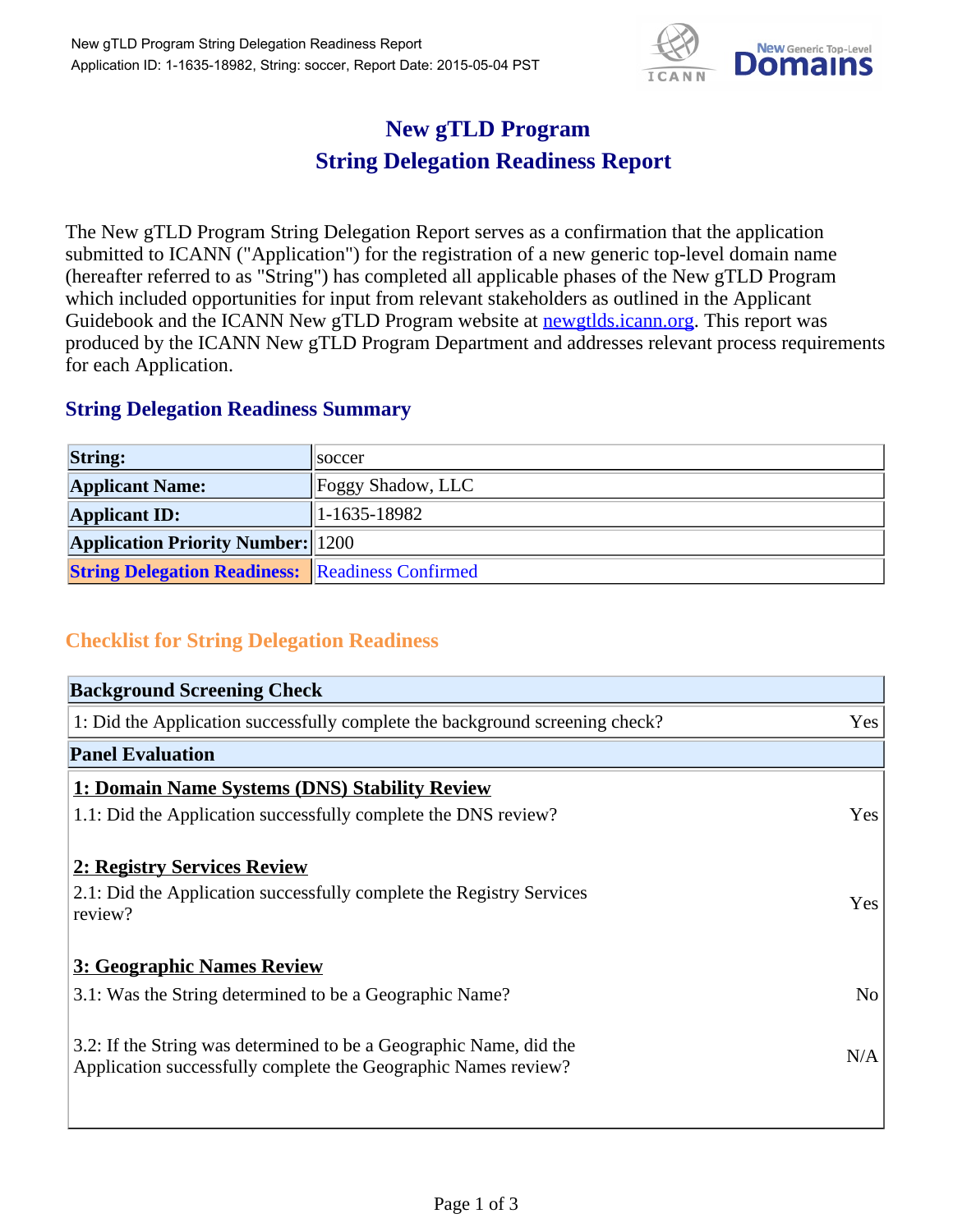

| <b>4: Financial Review</b><br>$\vert$ 4.1: Did the Application successfully complete the Financial Capability<br>review?                                                                                                                                                                                                                                     | Yes            |
|--------------------------------------------------------------------------------------------------------------------------------------------------------------------------------------------------------------------------------------------------------------------------------------------------------------------------------------------------------------|----------------|
| <b>5: Technical Review</b><br>5.1: Did the Application successfully complete the Technical and<br><b>Operation Capability review?</b>                                                                                                                                                                                                                        | Yes            |
| <b>6: String Similarity Review</b><br>$\vert$ 6.1: Was the Application determined to not be confusingly similar to other<br>applied for strings, including through String Confusion Objections?                                                                                                                                                              | N <sub>o</sub> |
| 6.2: If the Application was determined to be confusingly similar to other<br>applied for strings, including through String Confusion Objections, did the<br>Application prevail in the string contention resolution process (CPE,<br>Auction, and/or Self-Resolution of String Contention via<br>withdrawal/termination of all other members in contention)? | Yes            |

| <b>Public Comment Period</b>                                                                                                                                                                   |                |
|------------------------------------------------------------------------------------------------------------------------------------------------------------------------------------------------|----------------|
| 1: Was the public provided an opportunity to submit comments on the Application?                                                                                                               | Yes            |
| 2: Were comments for the Application considered by evaluation panels?                                                                                                                          | Yes            |
| <b>Objection Process</b>                                                                                                                                                                       |                |
| 1: Were objections filed against the Application?                                                                                                                                              | N <sub>o</sub> |
| 2: If objections were filed against the Application, did Applicant prevail in the dispute<br>resolution proceedings for all Legal Rights, Limited Public Interest and Community<br>Objections? | N/A            |
| Governmental Advisory Committee (GAC) Advice                                                                                                                                                   |                |
| 1: Did the GAC have an opportunity to provide advice for the Application?                                                                                                                      | Yes            |
| 2: Did the GAC provide consensus GAC advice that the String should not be approved by<br>the ICANN Board?                                                                                      | N <sub>o</sub> |
| 3: If the GAC provided consensus GAC advice to the ICANN Board, did the ICANN Board<br>(or New gTLD Program Committee) accept the GAC advice?                                                  | N/A            |
| <b>Accountability Mechanisms</b>                                                                                                                                                               |                |
| 1: Was the Application the subject of a complaint or review through one of ICANN's<br>accountability mechanisms (Reconsideration or Independent Review)?                                       | N <sub>0</sub> |
| 1.1: If yes, did the BGC, ICANN Board or New gTLD Program Committee determine that<br>the Application should not proceed to contracting?                                                       | N/A            |